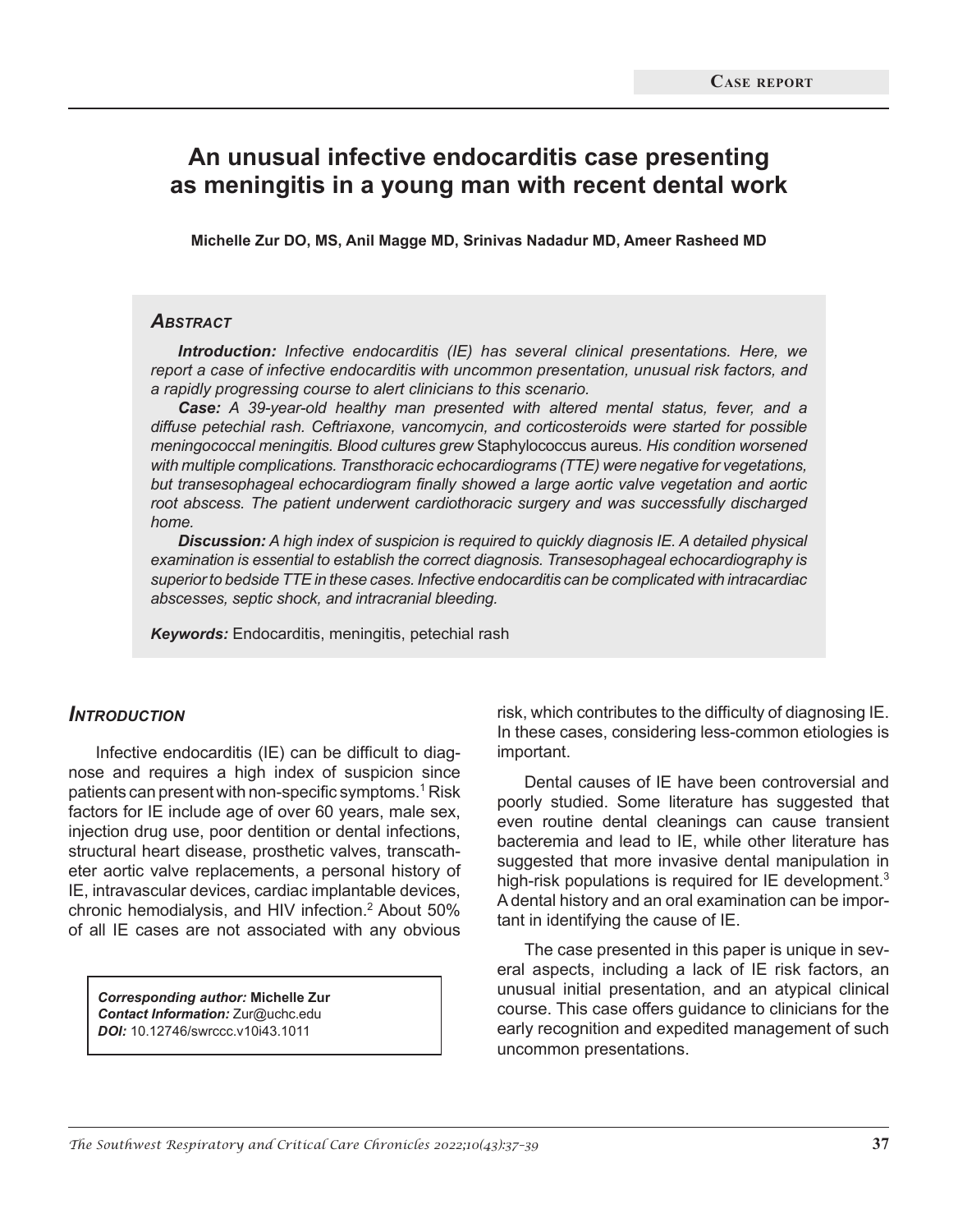

**Figure 1.** Conjunctival petechiae.

# *Case*

A 39-year-old, previously healthy man presented with confusion, generalized weakness, and fever for two days. His medical history was unremarkable. Travel history and sick contacts were negative. He denied any use of alcohol, tobacco, and illicit injectable drugs.

Initial vital signs included a temperature of 103.8°F, a heart rate of 110 beats per minute, a respiratory rate of 16 breaths per minute, blood pressure of 104/85 mmHg, and oxygen saturation of 96% on room air. Upon examination, he was oriented to self and place, had conjunctival petechiae (Figure 1), a fixed dental expander over the hard palate, a soft systolic murmur, and pinpoint petechial rash over his chest, arms, and legs (Figure 2). Laboratory tests showed a white



**Figure 2.** Petechial rash on chest.

blood cell count of 14,000/µL, platelets of 67,000/µL, D-Dimer of 15,551 ng/mL, BUN/creatinine of 23 mg/dL/ 1.7 mg/dL, lactic acid of 5.0 mg/dL, and CRP of 427.4 mg/L. An ECG revealed normal sinus rhythm. Based on this presentation, meningococcal meningitis was suspected, and ceftriaxone, vancomycin, and corticosteroids were started. Computed tomography (CT) of the head showed a subarachnoid hemorrhage. A lumbar puncture showed clear cerebrospinal fluid, RBCs of 100/mm<sup>3</sup>, WBCs of 285/mm<sup>3</sup>, neutrophils of 98%, glucose of 81 mg/dL, protein of 82 mg/dL, and a negative Gram stain.

On day two, his blood cultures grew aerobic gram-positive cocci in pairs and groups. He developed atrial fibrillation with rapid ventricular response and elevated troponin to 41.26 ng/dL. A transthoracic echocardiogram (TTE) showed a stenotic possibly bicuspid aortic valve without obvious vegetations.

On day three, blood cultures grew methicillinsensitive *Staphylococcus aureus*. His clinical condition further declined. Chest, abdomen, and pelvis CTs showed septic emboli and infracts in the spleen, kidneys, and colon. An ECG revealed a prolonged P-R interval. A transesophageal echocardiogram (TEE) showed a large aortic valve vegetation and aortic root abscess (Videos 1 and 2). A cardiothoracic surgeon drained a myocardial abscess and replaced the aortic valve. The patient was successfully discharged home on antibiotics and warfarin.

## *Discussion*

The initial presentation of fever, malaise, altered mental status, and petechial rash led to suspicion of meningococcal meningitis. Garcia-Cabrera et al. reported that of 1,345 patients with left sided IE 6% presented with encephalopathy/meningitis and 4% had hemorrhages. A higher frequency of complications occurred in patients with vegetations ≥3 cm and Staphylococcus aureus infections.<sup>4</sup> Clinicians must keep a high level of suspicion for IE in any infected patient with generalized CNS symptoms.

The patient in this case report had no known risk factors, at least initially. Later, it was determined that